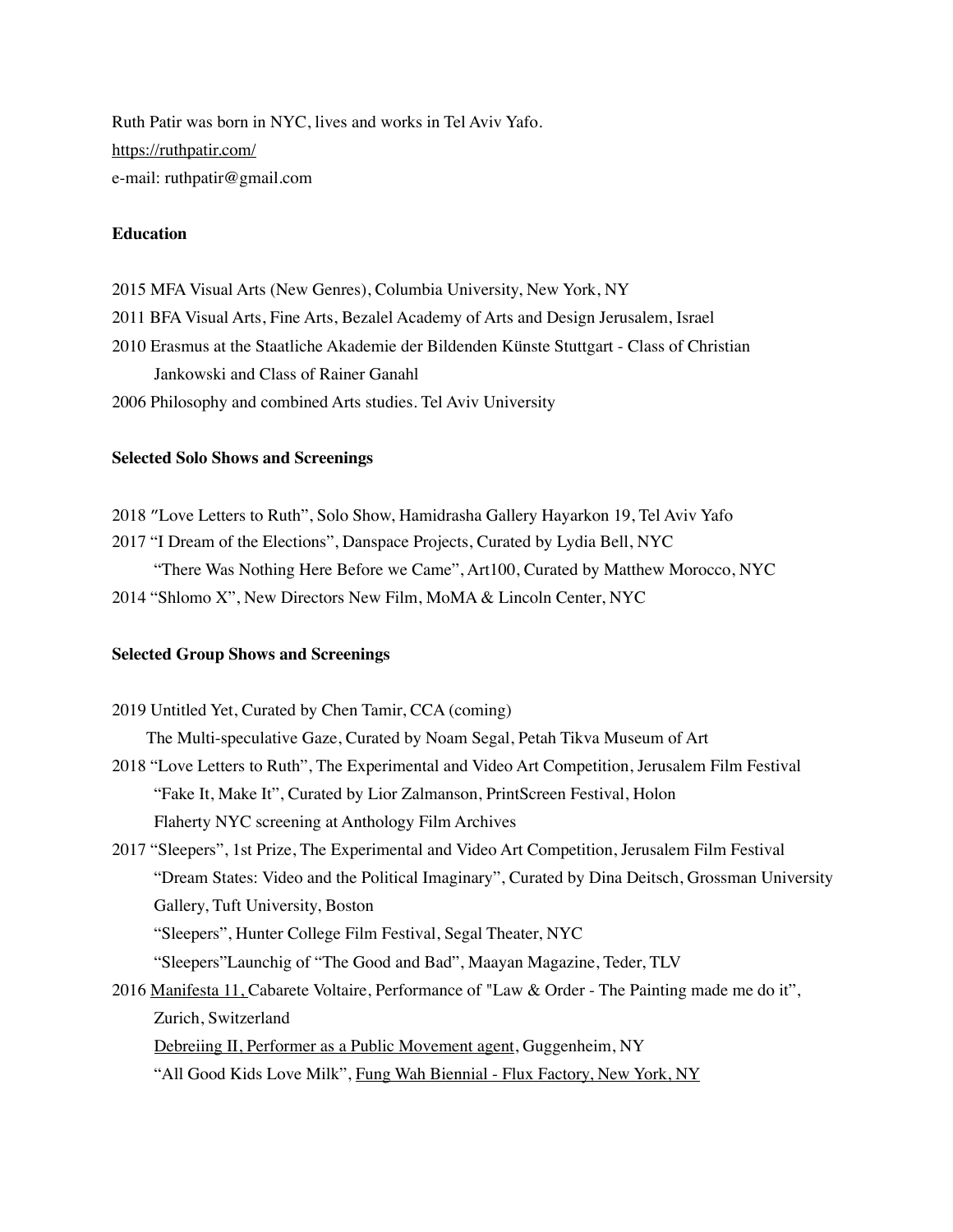[We Are Foreigners](http://www.hollows.info/past-screenings/) a screening of short films by me (curated by Marion Guiraud), The Hollow, Brooklyn

- 2015 [Floating Point](http://www.fl0atingp0int.com/) (Curator: Paddy Johnson), Judith Charles Gallery, New York Columbia University MFA Visual Arts Thesis Show, Fisher Landau Center for Art, NY
- 2014 Talent Borrow Genius steal, Gerilla show at ALDI Supermarkets, Stuttgart, Germany Columbia MFA First Year Exhibition, Miriam & Ira D.Wallach Art Gallery, NYC Interventions, Columbia University of New York Graduate program of Modern Art: Critical and Curatorial Studies online journal "Networking Tips for Shy People", 200 Livingston, Brooklyn, NY "Unusual Suspects", "La Filature" Film Festival, Mulhouse, France
- 2013 "See Under: Actor" (Curator: Noam Segal), Petah-Tikva Museum, Petah-Tikva "Under the Mountain" (Curator: Omer Krieger), New-public Art Festival, Jerusalem
- 2012 "The Pretenders" (Curator: Sally Heftel Nave), "Kav 16" Community Gallery for Art, TLV "Black Box", Billboard Exhibition, 'Manofim', Jerusalem Screening at "Ambiguous Being" program, Kav 16 - Community Gallery for Contemporary Art, Tel-Aviv. Houg-Gah Museum, Taipei City, Taiwan. Tamtam ART, Berlin, Germany. "Speranza Lions Club", UND 7, Karlsruhe and Villa Massimo, Rome "Monkeys and nine Men", 123 Allenby street, Tel-Aviv
- 2011 BFA Final Graduation exhibition, Bezalel Academy, Jerusalem

# **Awards and Nominees**

2018 Young Video Artist, The Ministry of Culture, Israel The Ostrovsky Family Fund The Joshua Rabinovich Tel Aviv Yafo Arts Fund 2017 The Lia Van Leer Award by Rivka Saker 2015 The David Berg Foundation Fellowship, NY 2013 Artis fellowship, Columbia University NY 2012 Young Global Shapers community of the World Economic Forum 2012 The New Israel Fund for Cinema and TV Grant 2011 Bezalel Academy of Art and Design Prize for Excellence 2010 Staatliche Akademie der Bildenden Künste Stuttgart Prize for Excellence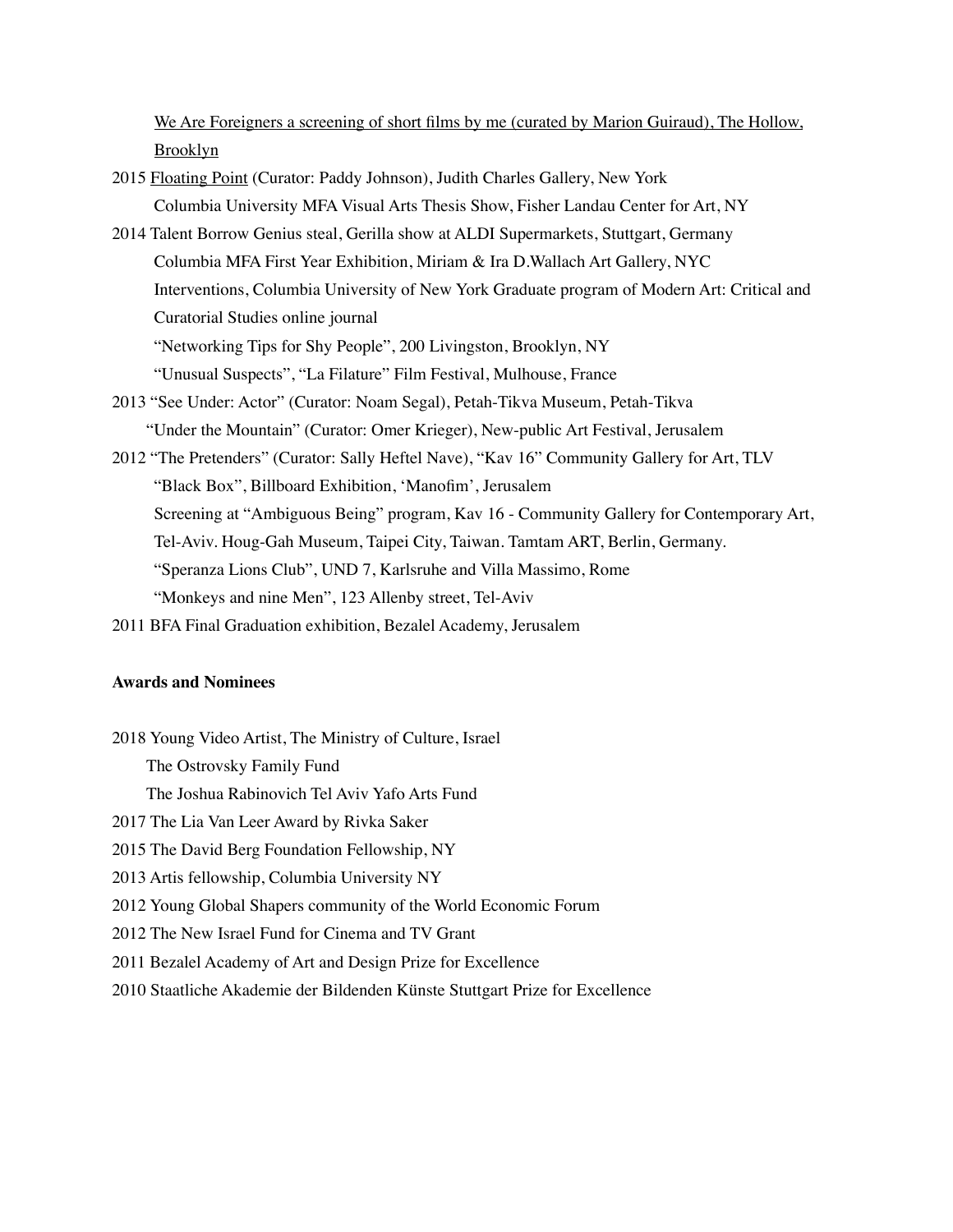#### **Residency**

2015 Experience Economies: Landscape Experience, Residency with Morgan J Pruett and Mark Dion, PA 2014 Institute of Investigate Living, Workshop with Andrea Zittel and James Trainor, Joshua Tree, CA

# **Curatorial Projects**

2015 Programmer for "Works in Progress"; MODA (MA in Modern Art: Critical and Curatorial Studies) and Visual Arts MFA panels discussions at Columbia University 2014 Curator of group show "Networking Tips for Shy People", 200 Livingston, Brooklyn, NY 2012- 2013 Co- Founder of "Mazeh9", artists' municipal space, mazehclub.wordpress.com 2012 Curator of "Black Box", Public Billboard exhibition in Jerusalem 2011-2012 Curator of "The Vetrine", 12 solo shows in a glass box on Allenby street, Tel-Aviv 2011 Co-editor of "Kartonaj", collaborative Art experiment turned Art magazine, Bezalel, Jerusalem 2009 Curator of "T/Fall", group show, Panorama building, Tel-Aviv Yafo

# **Selected Press**

- 2018 "Young Israeli Scene", artpress magazine issue 457, by Alina Yakirevich
	- "Ruth Patir Sleepers Script", Maarvon Magazine issue 14
	- "A Work of Art for the Pantheon", Review by Keren Goldberg,
	- <https://www.erev-rav.com/archives/86>
	- "Multiple Lovers", Essay by Alina Yakirevich,
	- <https://www.erev-rav.com/archives/48153>
	- "Moshe Dayan in Drag? An Artist Explores the True Meaning of Romantic Love", Interview by Maya Asheri, [https://www.haaretz.com/israel-news/.premium-moshe-dayan-in-drag-an-artist](https://www.haaretz.com/israel-news/.premium-moshe-dayan-in-drag-an-artist-explores-true-love-1.6053239)[explores-true-love-1.6053239](https://www.haaretz.com/israel-news/.premium-moshe-dayan-in-drag-an-artist-explores-true-love-1.6053239)
- 2017 Ruth Patir's "I dream of the elections at Danspace Project", The Dance Enthusias by Erin Bomboy [https://www.dance-enthusiast.com/features/view/TDE-Hits-Streets-Ruth-Patir-Dream-Elections-](https://www.dance-enthusiast.com/features/view/TDE-Hits-Streets-Ruth-Patir-Dream-Elections-Dancespace-Project)[Dancespace-Project](https://www.dance-enthusiast.com/features/view/TDE-Hits-Streets-Ruth-Patir-Dream-Elections-Dancespace-Project)

"Inauguration, Dreaming, Rebelling", DanceBeat, by Deborah Jowitt [https://www.artsjournal.com/](https://www.artsjournal.com/dancebeat/2017/01/inauguration-dreaming-rebelling/) [dancebeat/2017/01/inauguration-dreaming-rebelling/](https://www.artsjournal.com/dancebeat/2017/01/inauguration-dreaming-rebelling/)

2012 "MasterCard", Maayan Magazine, Issue 3 "'The Imposters' Show is a Bold Mirror for the Art World", Review by Hagit Peleg Rotem, Globes

Newspaper, <https://www.globes.co.il/news/article.aspx?did=1000801522>

"'The Imposters': A Gay Attack on the Homogenize Identity", Review by Galia Yahav, Haaretz